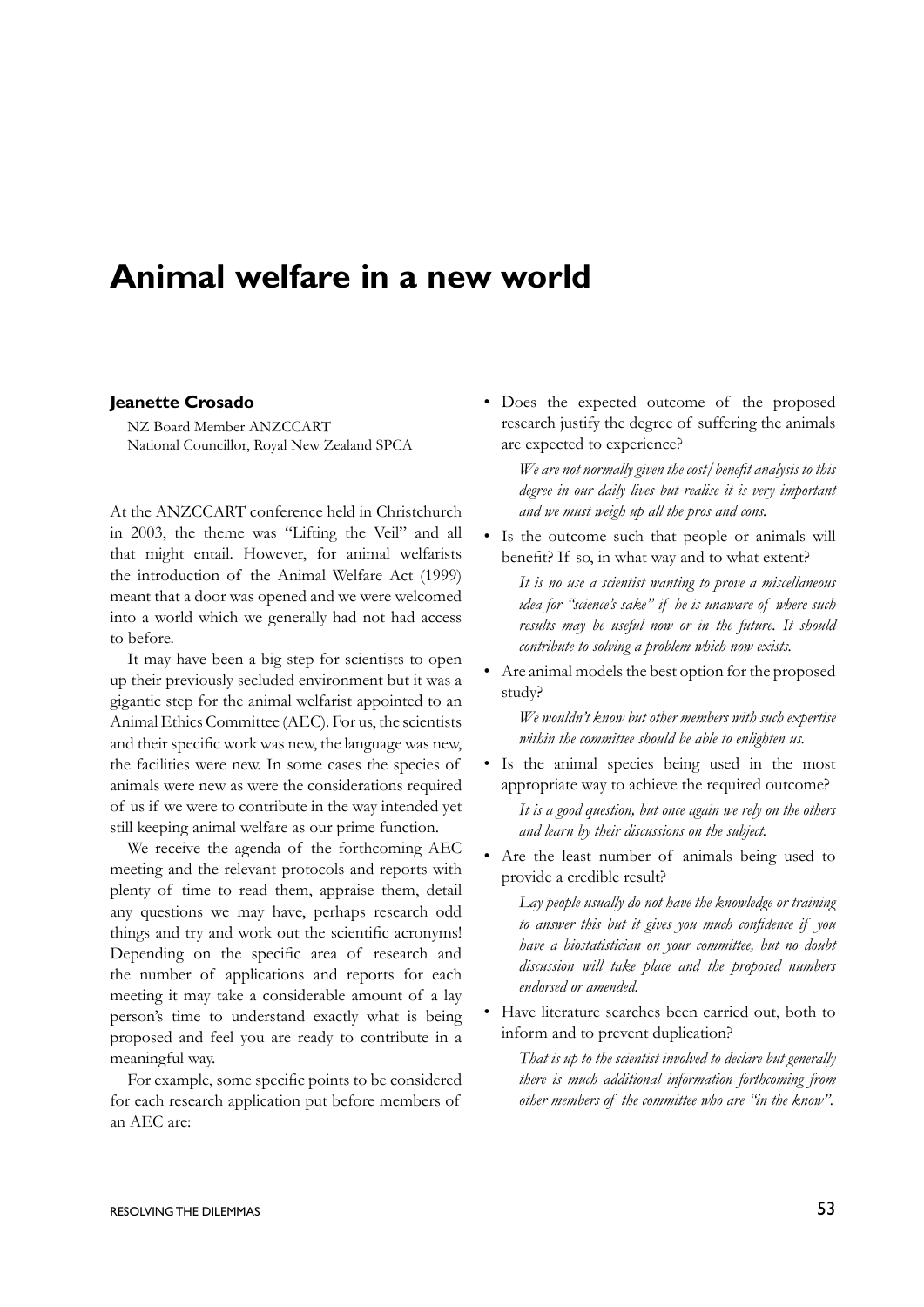• Are the proposed techniques the most appropriate?

> *As the scientist has already declared he has discussed it with his peer group, you have to have confidence that the correct choice has been made.*

• Has full consideration been given to the use of analgesics, before, during and after the manipulation?

> *If they are not specified ask "Why not?" In today's world with all its technologies and scientific advancements it seems unreasonable that any animal should be expected to suffer pain without all steps possible being taken to alleviate it unless the measurement of discomfort or pain is the objective of the study.*

• Are the operators well skilled in the techniques required and do they have the ability to humanely euthanase the animals if necessary?

*All operators should be familiar with and hold approval for the techniques involved and this should be stated within the application.*

• Are the facilities the most appropriate for the duration of the experiment?

*It is expected that stainless steel and stark white benches provide excellent and efficient facilities for indoor manipulations, etc. However the natural habitat of some of the animals used is far from that and more relaxed animals may be achieved by close reconsideration of their proposed scientific environment. Those animals used in agricultural research should have appropriate shelter and housing and as these animals are often under stress during experimentation perhaps you may be able to make their environment more beneficial to them.*

The previous points show that we animal welfare members of an AEC are not knowledgeable in all of the areas of expertise necessary to assure ourselves that all these criteria have been met. However we do have the ability to ask questions of those involved and we can do our own research for knowledge where practicable. Google can be most helpful! Other members of the committee, especially the Chairman, are usually willing to listen and assist. Discussions with the external veterinary member can be of great assistance for further understanding.

Although these scientific research applications can contain terms and words which lay persons find difficult to understand it is also a requirement that the main justification and procedures must be explained in "lay" language so we are not at a disadvantage in our deliberations. This is not always easy to achieve with new and foreign scientists. Similarly it is important that overseas scientists working in New Zealand understand our animal welfare laws and the culture of preventing cruelty to all animals.

As mentioned previously we certainly are in a position to ask to see the facilities mentioned in the application and to receive assurance that the operators are well qualified for the specific procedures. Training of operators should be undertaken only with professional supervision and preferably before the manipulations take place.

Once the research is approved external members of AECs are expected to make visits in a monitoring role to observe the manipulations. This monitoring requirement also can provide us with the opportunity to discuss and suggest possible ways that may improve the animal's lot when we actually observe what is happening. Sometimes it is not a situation that we have experienced before and what we see can be somewhat disturbing. But with time one comes to accept that everything possible is being done to alleviate any suffering and either other animals or the human race may benefit from the results achieved.

Special Operating Practices should be developed, approved by the AEC, and applied to relevant procedures. Minimum standards and good practice are expected but additional factors over and above these could result in a raising of the standards and contribute to better animal welfare generally.

It is science itself which has the opportunity to continue to establish improved techniques and equipment and also advance alternatives to the use of animals in research, testing and teaching.

Because of the confidentially expected to be kept by all members of an Animal Ethics Committee, we do not have the opportunity to discuss outside of the Ethics Committee environment any aspect of the work being undertaken and nor must we impart to others any comment etc which may acknowledge any area of research being carried out, nor allow recognition of any individual involved in the process. Any information must only be released by the Institution if it wishes to do so and once research results are published in recognised journals the information is then available in the public domain. In New Zealand,